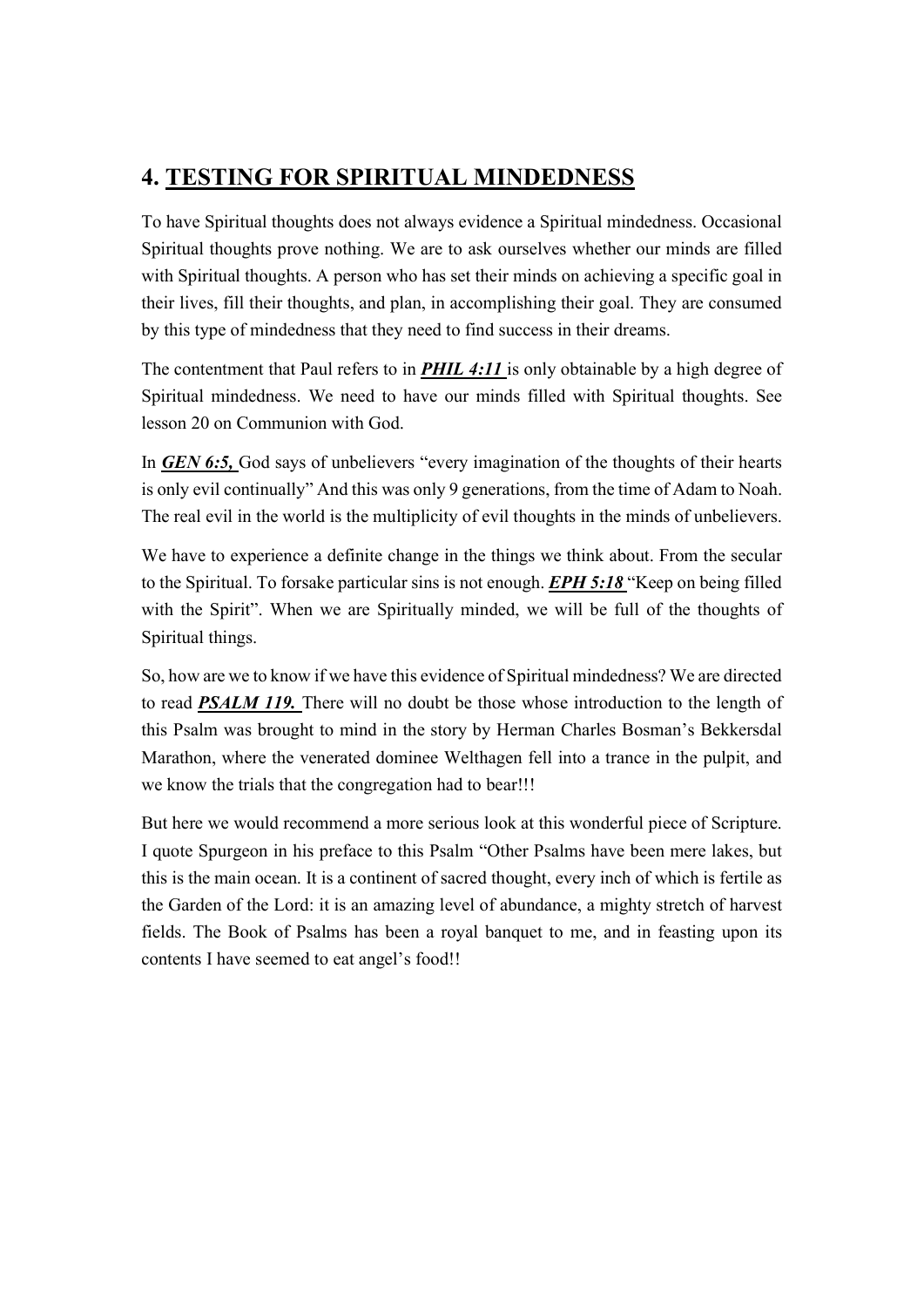In an age of instant solutions and the widespread use of acronyms, because we don't have time to say the full names anymore, more the pity it is that we do not have time to familiarise ourselves with scripture. Although this Psalm may appear to be repetitive in content, the subtle arrangement of the words brings out new and different emphasese.

In Psalm 119, we see David expressing his continual delight in the law of God, and we must be like him. The saints of today must be like the saints of yore.

Three rules are suggested for us to follow: -

The first rule is to examine ourselves to see what proportion of our time is engaged in Spiritual thoughts. If our priority in this life is to serve our Master and prepare ourselves for our heavenly life, then we should be spending more and more time in Spiritual thought. Any person who is serious about a secular career (which is here today and gone tomorrow) devotes a considerable amount of thought and time to that career.

If we are truly Spiritually minded, we should think more and more about Spiritual things. Even when we think about secular things, we can bring them into relation with the Spiritual. After all, does not God control all events that occur on earth?

The Master forbids us to be anxious about the things of this life – yet how often are our hearts faint about the things that we worry about continually. Yet as Christians we understand that God (the great charioteer), has gathered the reins of all the horses.

A lot of the thoughts and cares of unbelievers are useless and unprofitable, arising from their pride and sensual desires. Are we part of such ilk, or do we claim our rightful place amongst those that Christ shed His blood for?

The second rule is. Do Spiritual thoughts come naturally to us at those times when we are quiet and free from our usual activities. Even the busiest of people have those times when their thoughts are able to be directed at those things that they are not immediately engaged in. If we are Spiritually minded, our thoughts would drift to the things that we find most pleasure in. Would it be to the Lord in gratitude for what He has done for us, or would it be some sensual activity?